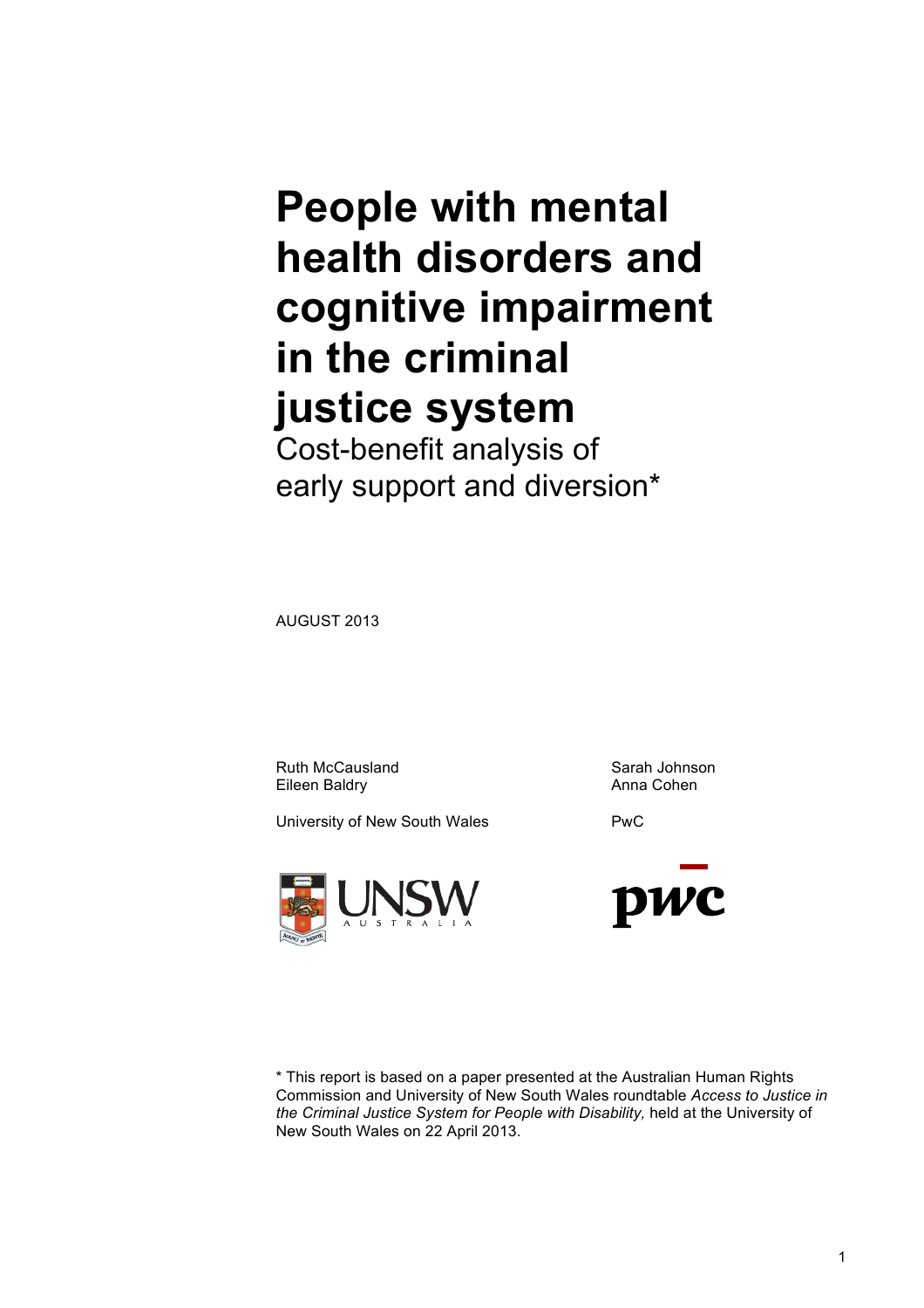## *Contents*

| -1 | The case for change                                     | 3  |
|----|---------------------------------------------------------|----|
| 2  | UNSW dataset study                                      | 6  |
| 3  | Current Initiatives in Australia                        | 8  |
| 4  | Case studies of benefits of early support and diversion | 9  |
| 5  | Conclusion                                              | 12 |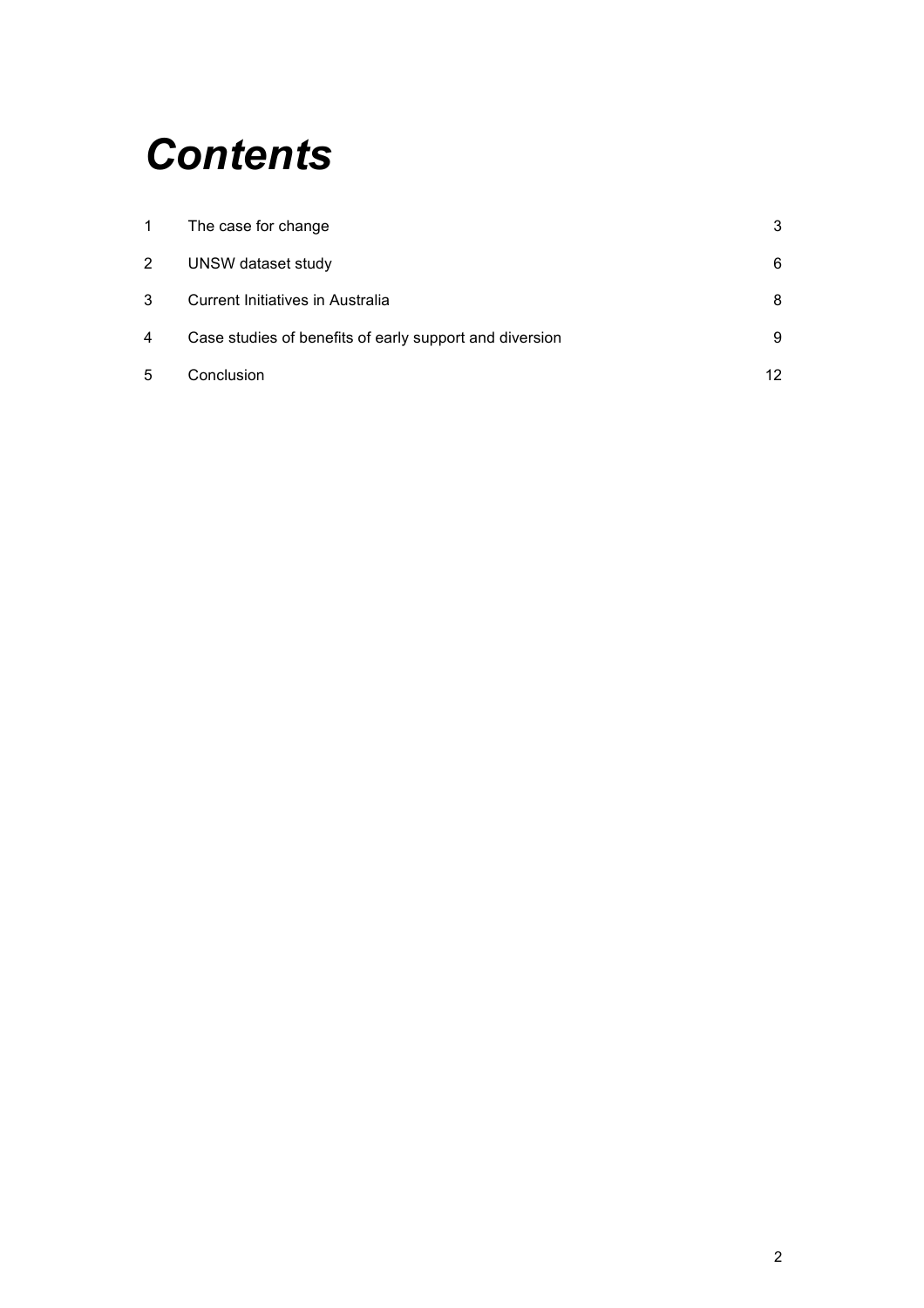$\overline{a}$ 

## **1 The case for change**

People with mental health disorders and cognitive impairment are significantly over-represented in the criminal justice system. This is the case for defendants through to the population in custody. For example, in NSW people with mental health disorders and cognitive impairment currently make up a significant proportion of people entering the criminal justice system, being 3 to 9 times more likely to be in prison than the general NSW population.

A number of studies have attempted to understand and quantify the prevalence of these conditions within the criminal justice system. These studies include (but are not limited to):

- 2009 NSW inmate health survey report $<sup>1</sup>$ </sup>
- NSW Law Reform Commission Report on Diversion (Report  $135$ )<sup>2</sup>
- UNSW study of a cohort of 2,731 individuals who have been in prison, and most of who have mental health disorders and/or cognitive impairment.<sup>3</sup>

People with mental health disorder and/or cognitive impairment are

**3 to 9 times**  more likely to be in prison than their non-diisabled counterparts in the general NSW population

The following figure provides a summary of various studies showing the overrepresentation of people with mental health disorders and cognitive impairment in court, and in juvenile and adult custody in NSW, compared to the general NSW population. Studies in other states, for example Victoria, also show high rates of mental health disorders and cognitive impairment amongst prisoners.<sup>4</sup>

## **Figure 1: Prevalence of mental health conditions, psychotic disorders, intellectual disability and brain injury in the criminal justice system and general NSW population5,6,7**



<sup>1</sup> Indig D, Topp L, Ross B, Mamoon H, Border B, Kumar S & McNamara M. (2010) *2009 NSW Inmate Health Survey: Key Findings Report.* Justice Health. Sydney. At http://www.justicehealth.nsw.gov.au/about-us/publications/2009-ihs-report.pdf

<sup>2</sup> NSW Law Reform Commission (2012), *People with cognitive and mental health impairments in the criminal justice system – Diversion*, Report 135. At http://www.lawreform.lawlink.nsw.gov.au/agdbasev7wr/lrc/documents/pdf/r135.pdf

<sup>3</sup> Baldry E, Dowse L, Webster I, *Australians with Mental Health Disorders and Cognitive Disabilities (MHDCD) in the Criminal Justice System Project*, at http://www.mhdcd.unsw.edu.au/australians-mhdcd-cjs-project.html (Accessed 14 July 2013)

See for example: 'research' at http://www.corrections.vic.gov.au/utility/publications+manuals+and+statistics/; and http://www.pwd.org.au/systemic/adjc.html (in particular the paper *No End in Sight*…)

<sup>5</sup> Prevalence percentages are taken from the NSW Law Reform Commission report *People with cognitive and mental health impairments in the criminal justice system – Diversion, Report 135*. At http://www.lawreform.lawlink.nsw.gov.au/agdbasev7wr/lrc/documents/pdf/r135.pdf. It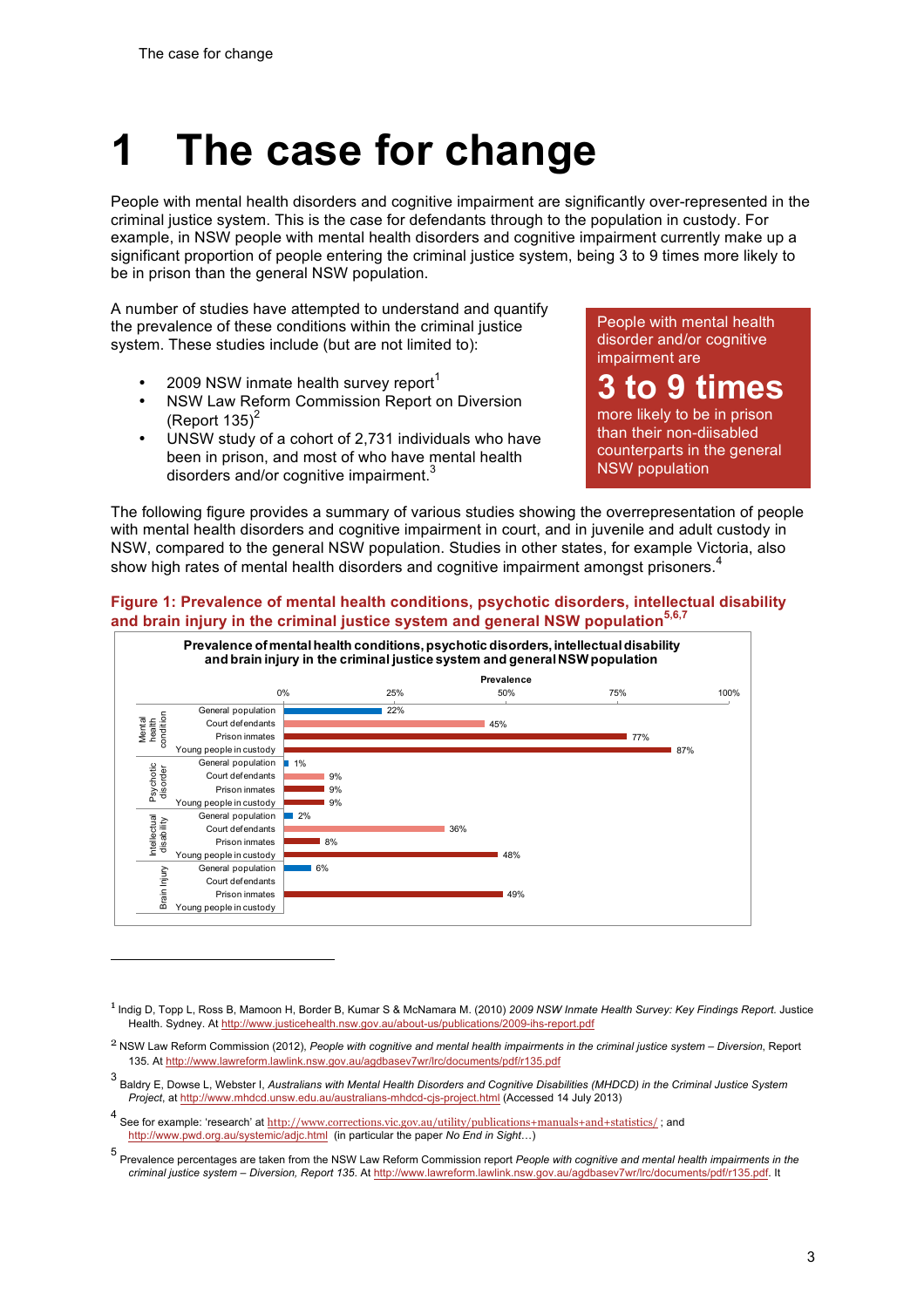Young people with mental health disorders and/or cognitive impairment are at least

## **6 times**

more likely to be in prison than young people without disability in the general NSW population Despite such studies, it is still difficult to quantify how many people currently in prison have mental health disorders and/or cognitive impairment. This is due to the difficulty of assessing remand and short-term prisoners for these conditions as well as a lack of routine identification of people for specialist assessments.

In this report, we use NSW as the example for discussion as it has the best information on mental health disorders and cognitive impairment in the criminal justice system. The estimates

presented here are calculated by applying the prevalence percentages in Figure 1 to the estimated 10,000 people in NSW prisons in March 2011.<sup>8</sup> For example, of the 10,000 people in NSW prisons in March 2011, an estimated 8% or 800 people had an intellectual disability (below 70IQ), while 77% or 7700 people were estimated to have a mental health condition (including alcohol or other drug disorder).

## **Figure 2: Estimated number of people with mental health disorders and cognitive impairment in NSW prisons in March 2011**



It is important to note that the rate of co-occurring and multiple disorders and impairments is not readily available. Therefore, the numbers presented are not mutually exclusive, and the overlap is not known.

Aboriginal people are over-represented in the criminal justice system. Comparison of the likelihood of entering the Juvenile Justice and adult corrections systems between Aboriginal and non-Aboriginal people shows that Aboriginal people make up a disproportionately high number in and component of the cost to the criminal justice system. This comparison can be seen in the following two figures.<sup>9</sup>

 $\overline{a}$ 

should be noted that the numbers presented here are collected from a variety of studies, and as such are representative only and do not form a direct controlled comparison.

 $^6$  Prevalence for brain injury statistics is the lifetime prevalence of head injury resulting loss of consciousness of at least 15 minutes, from the 2009 NSW Inmate Health Survey: Key Findings Report Indig D, Topp L, Ross B, Mamoon H, Border B, Kumar S & McNamara M. (2010) 2009 NSW Inmate Health Survey: Key Findings Report. Justice Health. Sydney. At http://www.justicehealth.nsw.gov.au/about-us/publications/2009-ihsreport.pdf

<sup>7</sup> Begg S, Vos T, Barker B, Stevenson C, Stanley L & Lopez A (2007). The burden of disease and injury in Australia 2003. Cat. no. PHE 82. Canberra: AIHW. At http://www.aihw.gov.au/publication-detail/?id=6442467990 (Accessed 8 June 2013.

ABS corrective services Australia report 4512.0, March quarter 2012, average number of persons in full-time custody on the first day of month, March quarter 2011.

<sup>9</sup> Derived from a number of sources: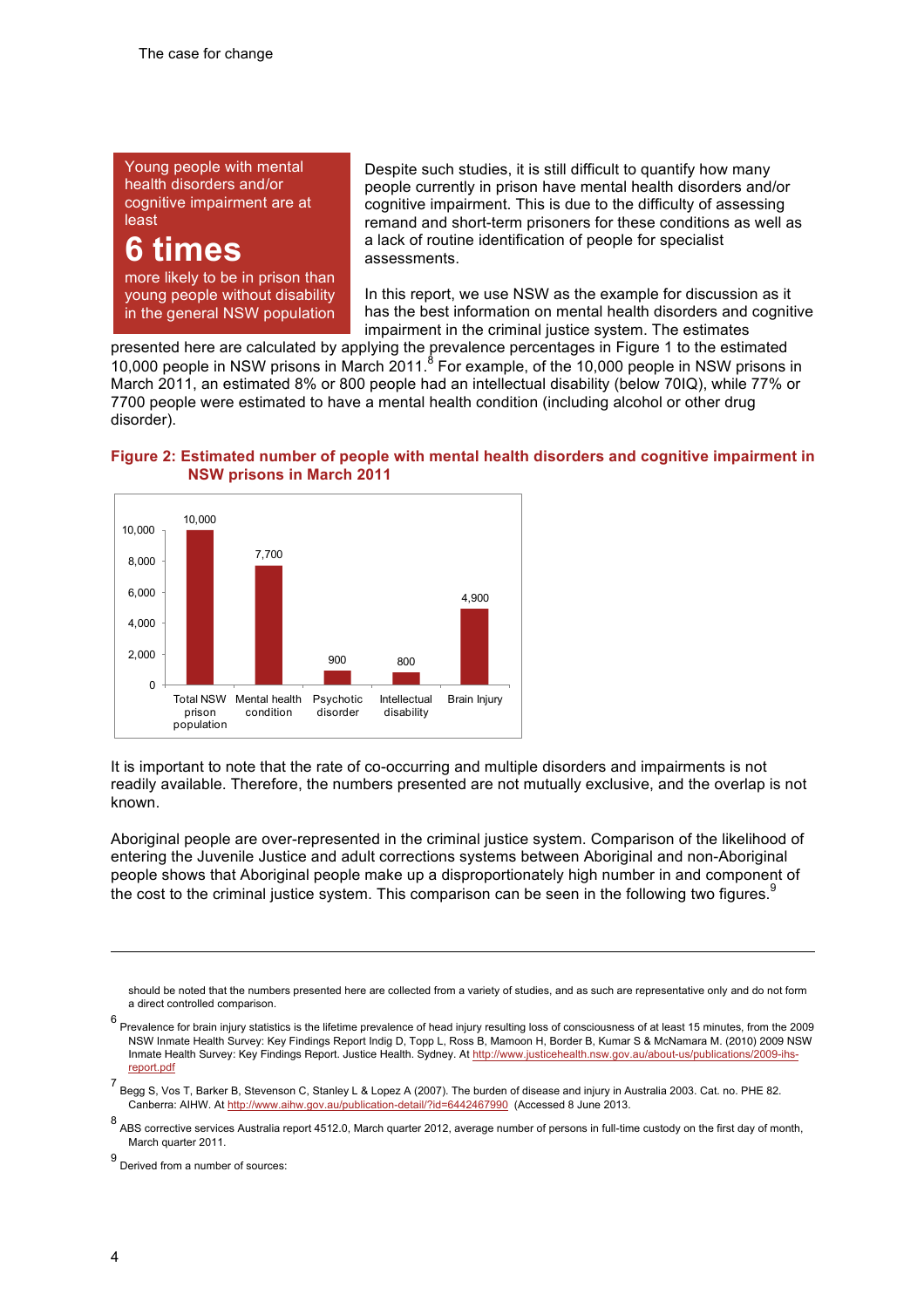

## **Figure 3: Pathways through the Juvenile Justice and adult corrections systems for Aboriginal people**

### **Figure 4: Pathways through the Juvenile Justice and adult corrections systems for non-Aboriginal people**



The analysis shows that: $10$ 

- Aboriginal young people are far more likely to become a client of Juvenile Justice, at 13.2% of Aboriginal youth compared with 1.4% of non Aboriginal youth
- The reoffending rate for Aboriginal young people in the Juvenile Justice system is almost 3 times that for non-Aboriginal young people
- Aboriginal young people in the Juvenile Justice system are far more likely to have at least one adult custodial sentence, at 36.1% of Aboriginal youth in the Juvenile Justice system, compared with 9.7% of non-Aboriginal youth. Further, the costs for these far higher rates of Aboriginal custodies are massively more than for non-Aboriginal young people and adults.

There is a large gap between the cost of Juvenile Justice and adult imprisonment for Aboriginal and non-Aboriginal people: **\$121,000** per person compared to **\$8,000** per person

- NSW Juvenile Justice Annual Report 2008/09 and Aboriginal population projections
- daily costs of service provision (Noetic, A Strategic Review of the NSW Juvenile Justice system)
- BOCSAR Crime and Justice Bulletin, May 2005
- the annual cost of a prison place (ROGS, 2010)
- length of sentence information (NSW Corrective Service Facts and Figures, May 2010)
- ABS Prisoner Survey, 2009

 $\overline{a}$ 

 $10$  The rates of likelihood of entering the Juvenile Justice system are based on the population aged 10-17 years old.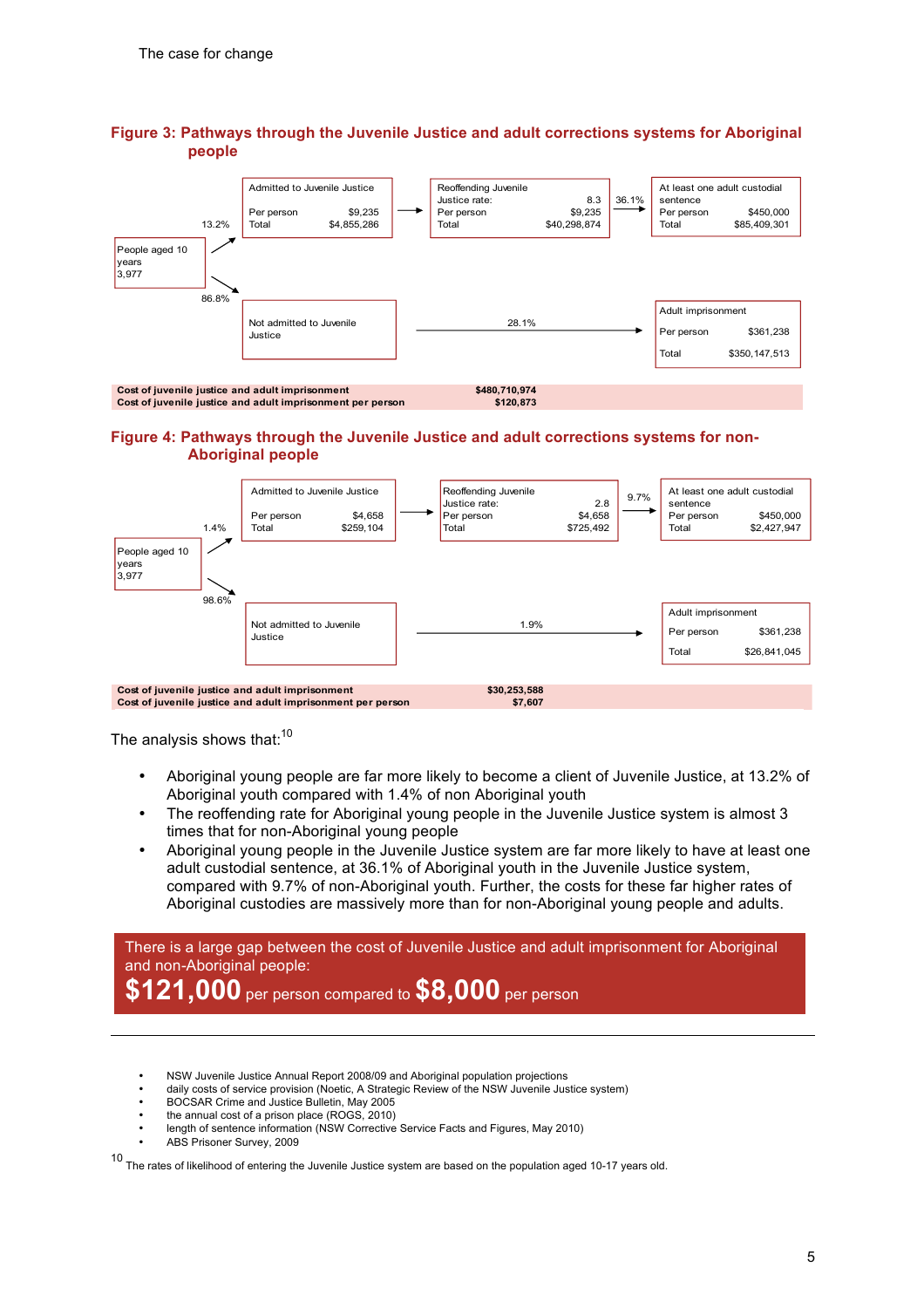# **2 UNSW dataset study**

A UNSW study on people with mental health disorders and cognitive impairment in the criminal justice system in NSW has created a dataset containing information of lifelong use of government services for a group of 2,731 people who have been in prison in NSW and whose diagnoses are known.<sup>11</sup> Data was gathered from all NSW criminal justice agencies (Corrective Services, Police, Juvenile Justice, Courts, Legal Aid) and human service agencies (Housing, Ageing Disability and Home Care (ADHC), Community Services, Justice Health and NSW Health).

De-identified case studies have been compiled of the pathways of real individuals drawn from the dataset. The data provide details of the number, length and types of criminal justice and human service agency events and interactions as well as the observations of officers or workers via case notes. Three case studies are presented here.<sup>12</sup>

## Case study 1: Peter

Peter's lifecourse institutional costs by age 40 are **\$1,038,030**

This includes 291 days in hospital over 25 admissions, and 1261 days in custody

Peter is in his early 40s and has a dual diagnosis of a mental health disorder and a mild intellectual disability. He has a history of schizophrenic and psychotic episodes and exhibits posttraumatic stress disorder, obsessive-compulsive disorder and social personality disorder. Peter has little contact with the criminal justice system until the age of 26, at which age contact is precipitated by significant mental illness.

While supported by a complex needs parole officer on a community order, Peter had no recorded offences or hospital admissions. However, without that support he returned to his

previous cycle of offending and regular readmission to hospital.

|                               | 10 to 15 | 16 to 18 | 19 to 21 | 22 to 25 | 26 to 35  | 36 to 45  | <b>Total Cost</b> |
|-------------------------------|----------|----------|----------|----------|-----------|-----------|-------------------|
| <b>Police</b>                 | \$4,689  | \$0      | \$0      | \$0      | \$92,222  | \$67,213  | \$164,124         |
| Corrective<br><b>Services</b> | \$0      | \$0      | \$0      | \$0      | \$312,271 | \$84,536  | \$396,807         |
| Other<br>agencies             | \$0      | \$0      | \$0      | \$0      | \$237,982 | \$237,505 | \$475,487         |
| <b>TOTAL</b>                  | \$4,689  | \$0      | \$0      | \$0      | \$642,475 | \$389,254 | \$1,036,418       |

### **Table 1: Selected agency costs over lifecourse: Peter**

 $\overline{a}$ 

<sup>11</sup> http://www.mhdcd.unsw.edu.au/

<sup>12</sup> Case studies taken from Baldry, E., Dowse, L., McCausland, R and Clarence, M. (2012), *Lifecourse institutional costs of homelessness of vulnerable groups*, November, http://www.mhdcd.unsw.edu.au/sites/www.mhdcd.unsw.edu.au/files/u18/Lifecourse-Institutional-Costs-of-Homelessness-final-report.pdf.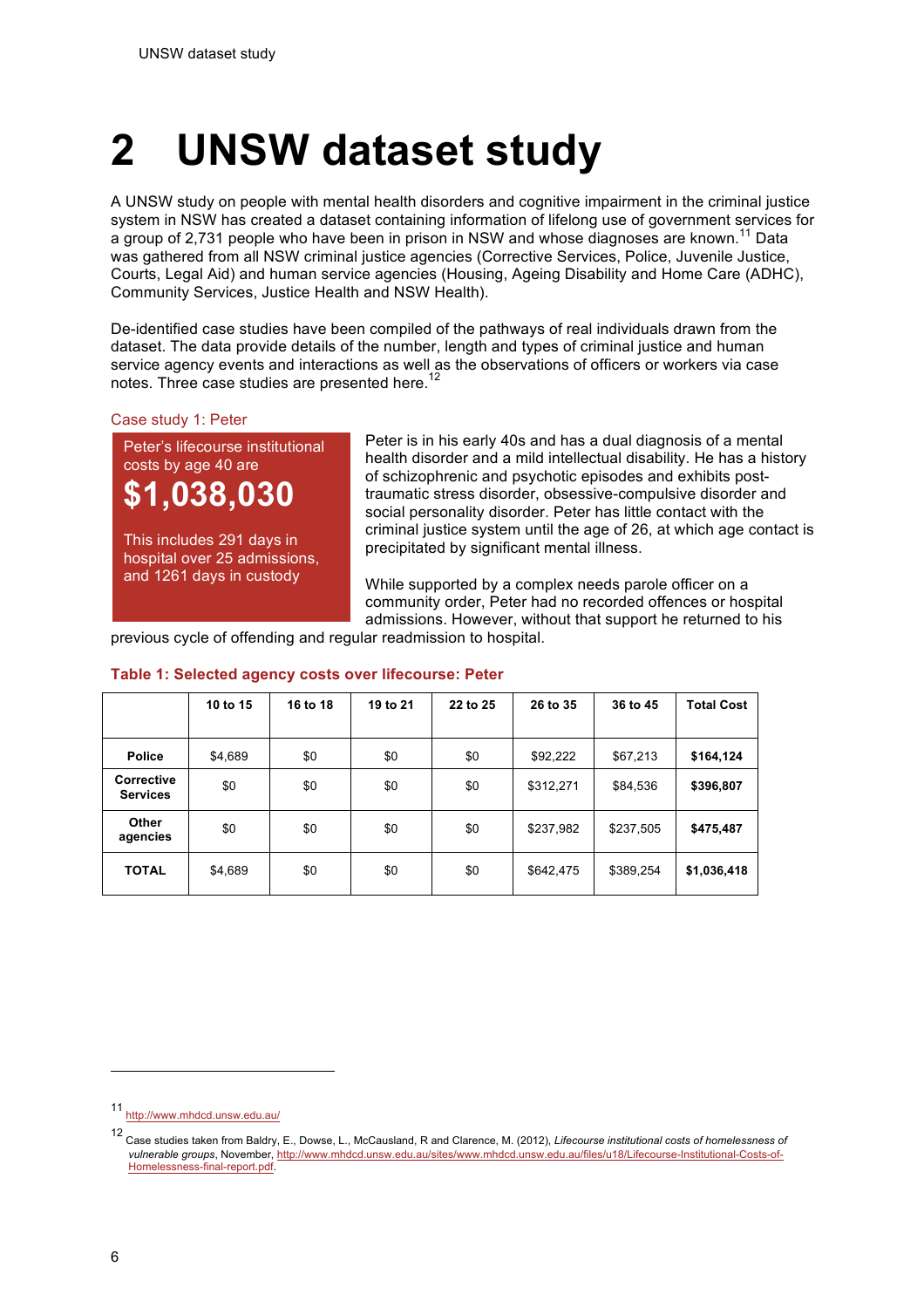## Case study 2: Casey

Casey's lifecourse institutional costs by age 20 are **\$5,515,293**

This includes 356 police incidents, 604 days in custody and 270 days in hospital.

Casey is an Aboriginal woman in her early 20s who has an intellectual disability and has been diagnosed with a range of mental and other cognitive conditions, including Attention Deficit Hyperactivity Disorder, conduct disorders, adjustment disorders, personality disorder and bipolar affective disorder. She has a long history of self-harm, physical abuse and trauma.

Casey's intellectual disability and personality disorders are key factors precipitating her very high levels of institutional contact from a young age, particularly with police. The extreme costs of Casey's contact with the criminal justice system are significantly

reduced after she becomes a client of the NSW ADHC Community Justice Program at the age of 18.

|                       | 10 to 15     | 16 to 18       | 19 to 21       | <b>Total Cost</b> |
|-----------------------|--------------|----------------|----------------|-------------------|
| <b>Police</b>         | \$303,239.46 | \$318,870.36   |                | \$622,109.82      |
| Juvenile Justice      | \$215,571.40 | \$262,486.08   |                | \$478,057.48      |
| Health                | \$111,631.67 | \$174.290.01   |                | \$285,921.68      |
| <b>Other agencies</b> | \$147,156.07 | \$978,976.80   | \$3,003,071.96 | \$4,129,204.83    |
| TOTAL                 | \$777,598.60 | \$1,734,623.25 | \$3,003,071.96 | \$5,515,293,81    |

## **Table 2: Selected agency costs over lifecourse: Casey**

Case study 3: Roy

Roy's lifecourse institutional costs by age 30 are



This includes 1876 days in custody over 209 incidents, and 5110 contacts under the Pharmaceutical Drugs of Addiction System (PHDAS)

Roy is a 30 year old Aboriginal man with an intellectual disability and a social personality disorder. He has spent over 1800 days in adult custody, over 100 days in hospital for drug-related mental health and self harm matters, and has had over 5000 days of methadone treatment.

Roy's engagement with the criminal justice system at a relatively young age appears to be significantly related to the presence of cognitive impairment. His brothers and friends use his identity as an alias when committing other offences. As an adult his offending is linked to his misuse of alcohol and drugs, which also precipitate his mental health disorders. He has received some support from Centrelink and Housing, but that support has been

insufficient.

## **Table 3: Selected agency costs over lifecourse: Roy**

|                               | $<$ 10      | 10 to 15     | 16 to 18     | 19 to 21     | 22 to 25     | 26 to 35     | <b>Total Cost</b> |
|-------------------------------|-------------|--------------|--------------|--------------|--------------|--------------|-------------------|
|                               |             |              |              |              |              |              |                   |
| <b>Police</b>                 |             | \$46,892.70  | \$51,581.97  | \$98,474.67  | \$109,416.30 | 89.096.13    | \$395,461.77      |
| Juvenile<br><b>Justice</b>    |             | \$70,087.72  | \$308.642.24 | \$17, 204.88 | \$0          | \$0          | \$395,934.84      |
| Corrective<br><b>Services</b> |             | \$0          | \$0          | \$96.745.54  | \$186,066.95 | \$180,025.70 | \$462,838.19      |
| Other<br>agencies             | \$64,986.73 | \$100,584.08 | \$93,804.24  | \$124,775.78 | \$133,398.79 | \$186,507.19 | \$704,056.81      |
| <b>TOTAL</b>                  | \$64,986.73 | \$217,564.50 | \$454.028.45 | \$337,200.87 | \$428,882.04 | \$455.629.02 | \$1,958,291.61    |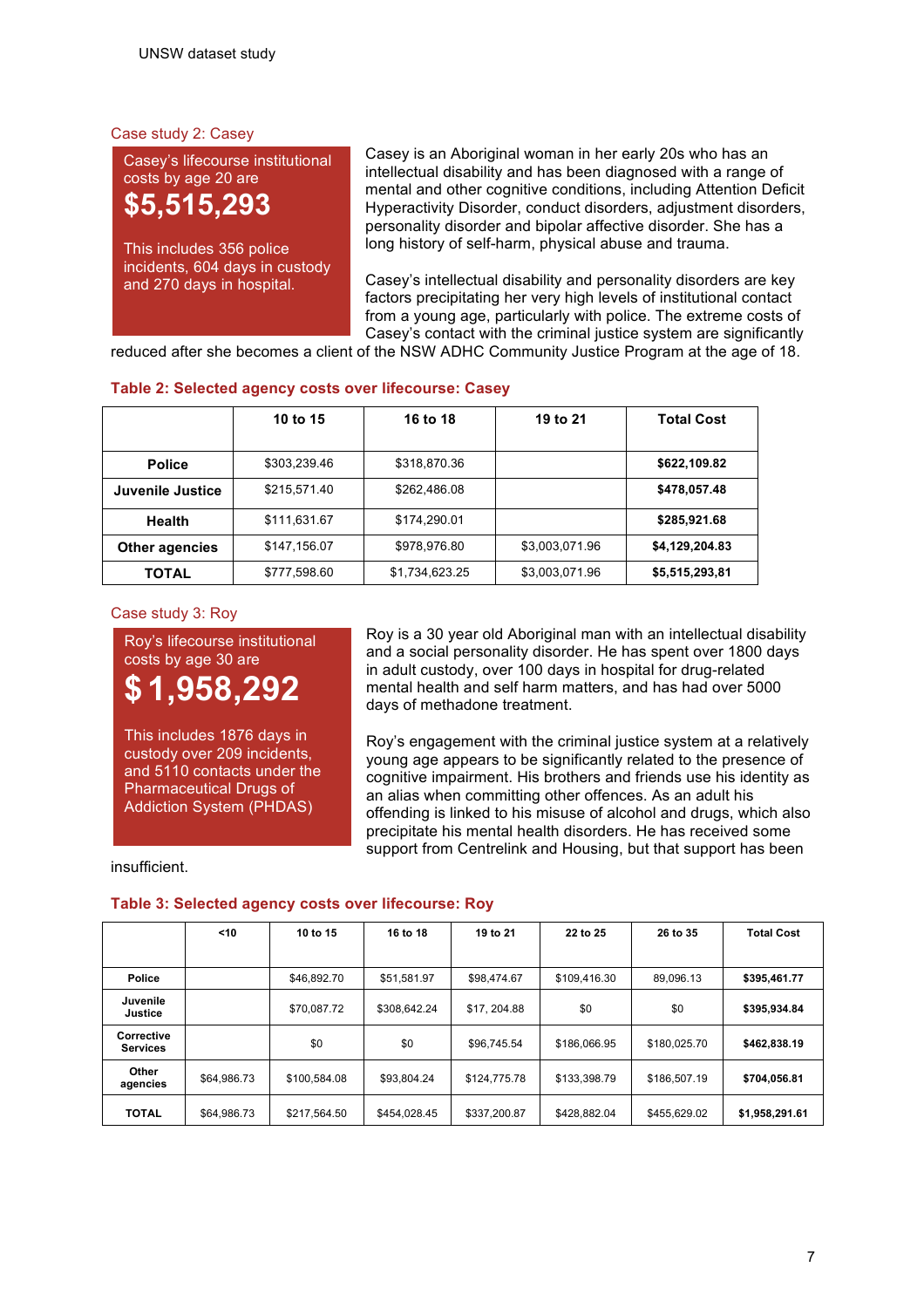# **3 Current Initiatives in Australia**

There are currently a number of programs throughout NSW, Australia and internationally that focus on investment and diversion of people with mental health disorders and cognitive impairment from the criminal justice system.

In this section we provide some examples of initiatives that have been shown to be successful in supporting people with mental health disorders and cognitive impairment, and diverting them from prison and homelessness. These include:

- the NSW Integrated Services Project (ISP), costing a median of \$207,000 (all inclusive) per client for the duration of the program<sup>13</sup>
- the NSW Court Referral of Eligible Defendants into Treatment (CREDIT) program
- the Victorian Court Integrated Services Program (CISP), costing on average \$2,300 per client.

## **NSW ISP**

 $\overline{a}$ 

The NSW ISP, administered by ADHC and run together with the NSW Health Mental Health and Drug and Alcohol Office and Housing NSW, provides services to clients with mental health disorders or cognitive impairment that result in challenging behaviour. While it does not target people within the criminal justice system specifically, its clients have a very similar profile to those in the UNSW study and most have had involvement with the criminal justice system. The majority of its clients have two or more diagnoses, with mental illness, intellectual disability and alcohol and drug disorders being the most common. The program provides its clients with a comprehensive assessment and

While on the ISP, clients' number of hospital days reduced by an **average of 90%** of their pre-ISP level, while the number of days in custody reduced by an **average of 94%**

individualised care plan, supported accommodation, clinical support and therapeutic investments. Its key aim is to help individuals establish relationships with other agencies such as Housing, so that they are able to continue receiving support after the program.

### **NSW CREDIT and Victorian CISP**

While the ISP can be used as an example of intensive support for clients with more complex needs, for other clients with mental health disorders or cognitive impairment a lower level of support may be sufficient. Examples of lower level support programs include the NSW CREDIT program, or the Victorian CISP. Both of these are court diversion programs, which offer assessment prior to or during the court process, or as an outcome of a court order. These programs provide case management over 2 to 6 months to clients who are non-violent offenders with an "identifiable" mental health condition, drug or alcohol dependence, intellectual disability, or brain injury. Where such programs have been evaluated, a large proportion of clients say that their life is changed for the better by the program, and a reduction in recidivism has been observed.

<sup>13</sup> The median length of time in the program being 21 months. The median size of the annual support package after the program is \$140,000.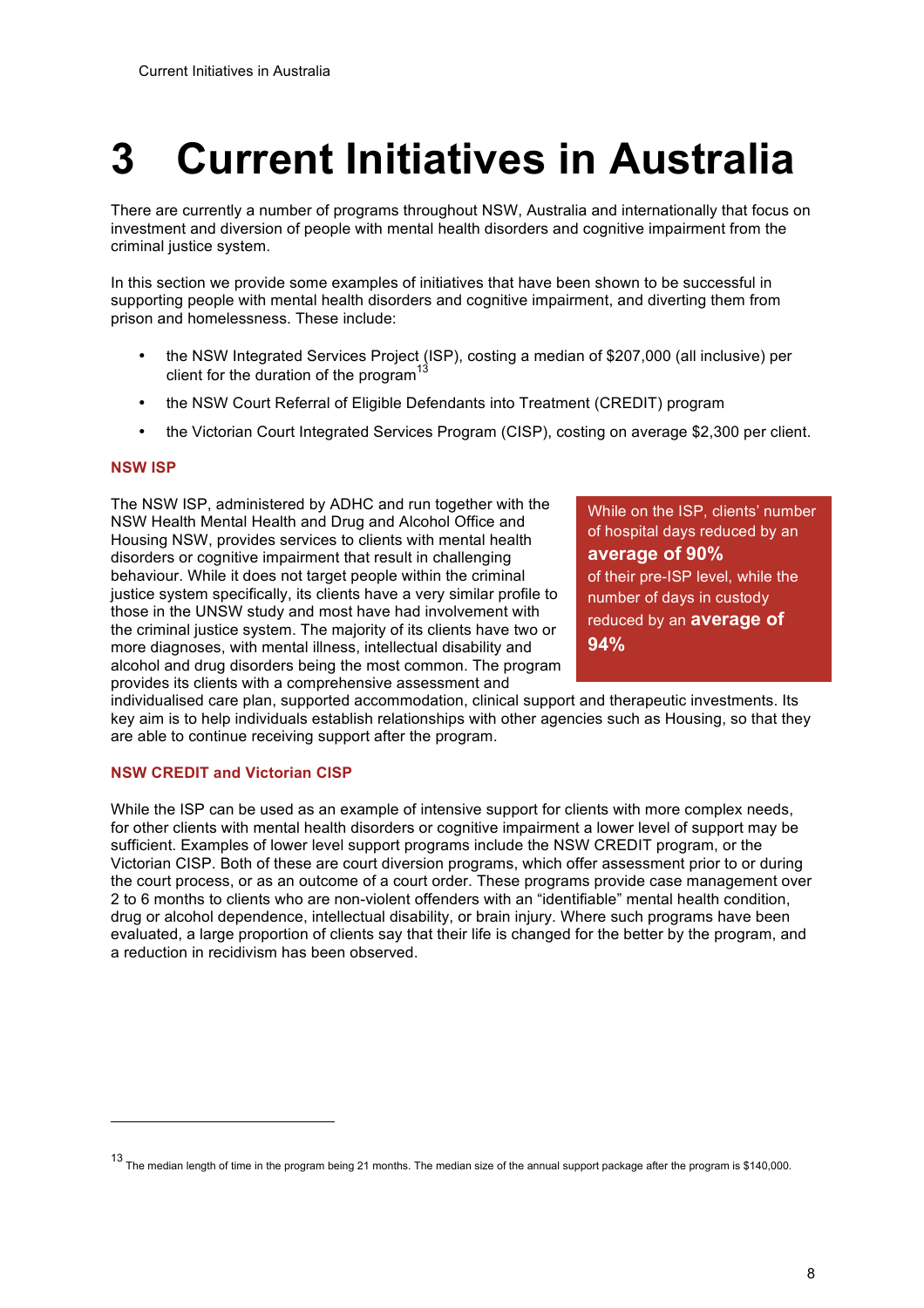## **4 Case studies of benefits of early support and diversion**

This section takes the UNSW case studies discussed earlier (in Section 2) to examine how providing an early investment of support to people with mental health disorders and cognitive impairment can dramatically increase the person's well-being, divert them from prison, and provide savings to the government over an individual's lifetime.

The savings associated with the lifetime cost of an individual to date are presented below - that is, the savings in the cost to government of providing services (including Police, Courts, Corrections, Health, Housing, and Centrelink). In each of the case studies, a substantial saving is possible by the age the person had reached at the time the data was extracted for the UNSW study. We present the possible savings for different rates of investment success.

### Case study 1: Peter

Peter's lifecourse institutional costs by age 40 are **\$1,038,030** This includes 291 days in hospital over 25 admissions, and 1261 days in custody

Substantial savings and great improvements to Peter's wellbeing could be achieved if:

- at age 26, Peter is instead provided with intensive case management support services, such as the ISP
- this support helps him to access Housing support from age 28 (after 2 years on the intensive intervention program), rather than age 35 (when he was placed with a complex needs parole officer). The annual cost of the Housing support is costed at \$27,905 pa
- the support results in reducing Peter's court costs, prison days and hospital admissions in line with the ISP

The figure below compares the trajectory of Peter's lifetime cost without investment to the lifetime cost of the ISP (with average effectiveness).



### **Figure 5: Case study from lifetime cost of homelessness – Peter**

If the expected effect of the ISP is realised then the net saving at age 40 will be **\$385,990**. Even if the program is only half as effective as expected, the costs to government by age 40 are the same, but likely to result in higher wellbeing for Peter. The extra investment between ages 25 and 29 is small compared with the diminished costs and savings later.

> By age 40, the benefit cost ratio is estimated to be **1.7**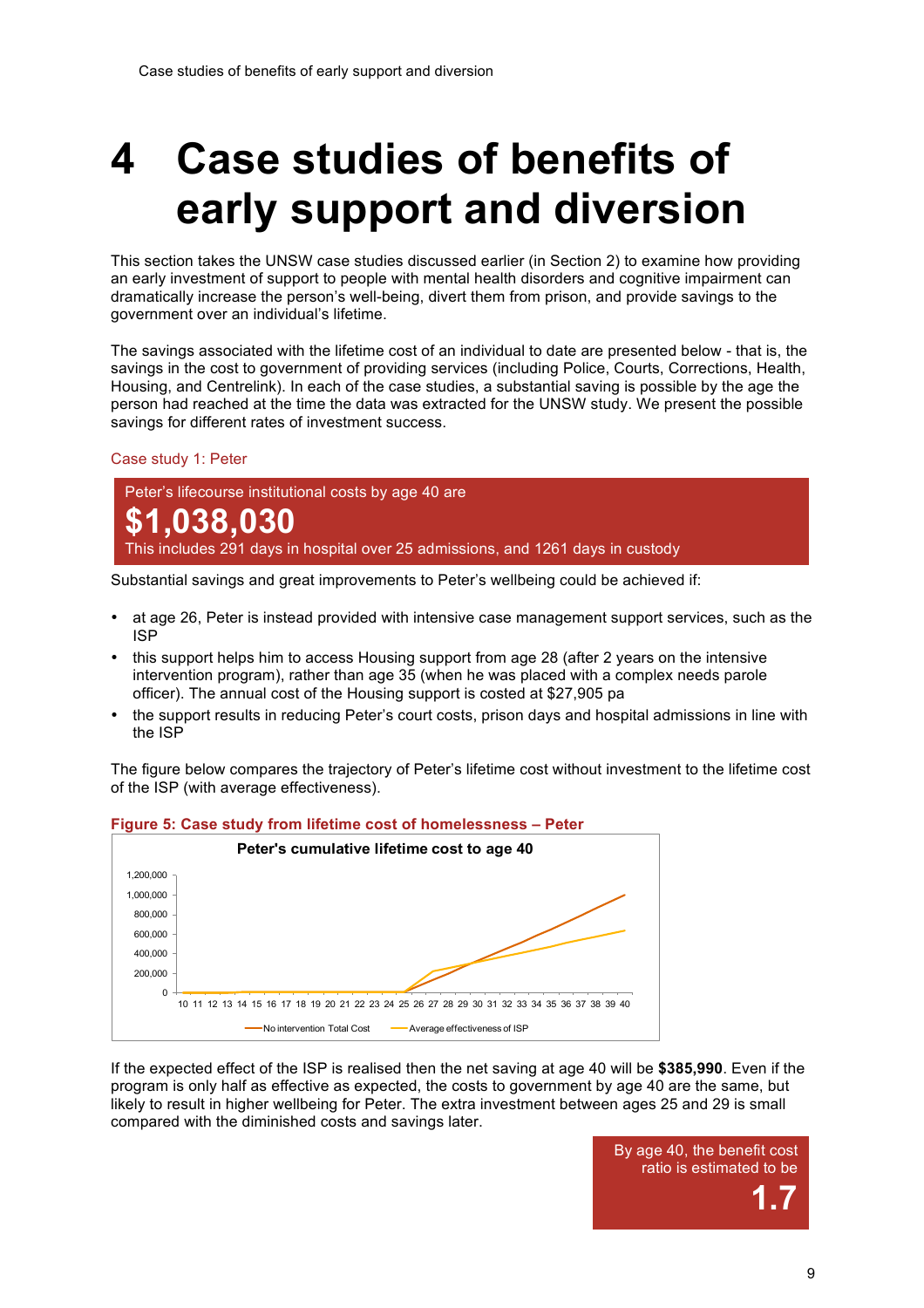Case studies of benefits of early support and diversion

Case study 2: Casey

Casey's lifecourse institutional costs by age 20 are **\$5,515,293** This includes 356 police incidents, 604 days in custody and 270 days in hospital.

By age 20, Casey ends up on an intensive support package from ADHC and on Centrelink supports, amounting to \$1m pa. If Casey is given an early intervention from the age of seven that would mean she didn't offend, come into the criminal justice system, or end up on such an intensive package, substantial savings of up to \$2.9m could be achieved by age 20. In another five years, further savings of \$3.7m could be achieved.

The following assumptions are made in the calculation of the benefits for Casey:

- from age 7, Casey is provided with an intensive early intervention package of \$150,000 pa
- from age 18, Casey moves to an increased level of support, including accommodation, of \$250,000 pa
- these supports prevent Casey from contact with the criminal justice system and such high contact with the health system, and mean that she does not require crisis supports from ADHC.

The figure below compares the trajectory of Casey's lifetime cost without investment to the lifetime cost with early intervention. The extra investment early in Casey's life is not much more than was invested between 7 and 15 years of age.



### **Figure 6: Case study from lifetime cost of homelessness – Casey\*\***

\*\*Please note that the No Intervention Total Cost for Casey is the actual institutional cost up to age 20, plus a projected institutional cost from age 21 to age 27.

The cumulative savings from early intervention become apparent at age 16.

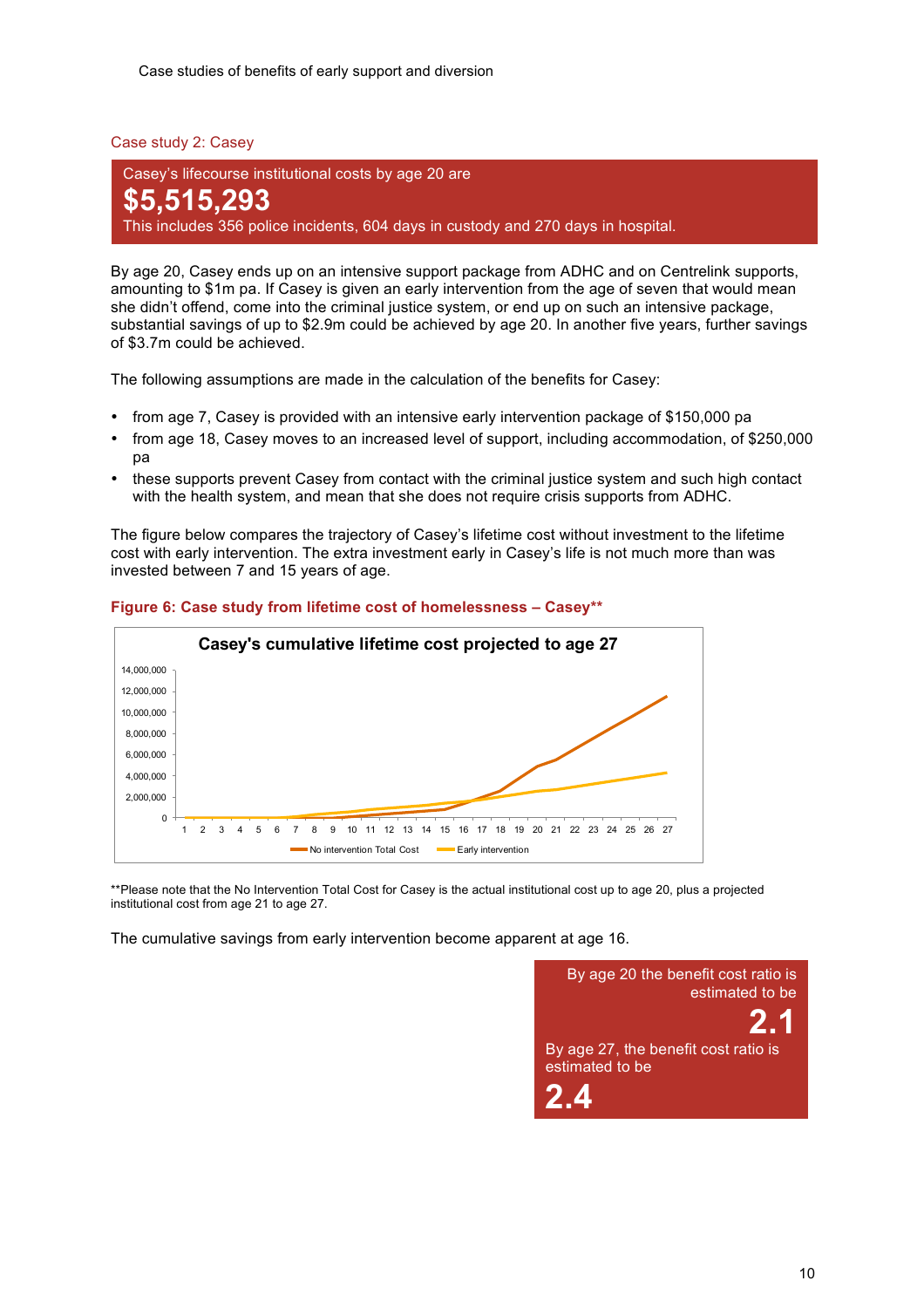Case study 3: Roy

Roy's lifecourse institutional cost by age 30 is

## **\$1,958,292**

This includes 1876 days in custody over 209 incidents, and 5110 contacts under the PHDAS

Substantial savings and great improvements to Roy's wellbeing could be achieved if:

- at age 19, Roy is instead provided with intensive case management support services, such as the ISP
- this support helps him to access the following supports from age 21 (after 2 years on the intensive intervention program):
	- Housing support (at \$27,905 pa)
	- Disability Support Pension (\$19,706 pa)
	- In-home support ranging from between 4 hours per week and 2 hours per day (\$10,587 pa)
- the support results in reducing Roy's court costs, prison days and hospital admissions in line with the ISP.

The figure below compares the trajectory of Roy's lifetime cost without investment to the average effectiveness of the ISP.



## **Figure 7: Case study from lifetime cost of homelessness – Roy**

If the expected effect of the ISP is realised then the net saving at age 30 will be **\$352,826**. Even if the program is only half as effective as expected, the costs to government by age 30 are roughly the same, but likely to result in higher wellbeing for Roy.

There is no extra investment needed in Roy's case to achieve a much better and cost effective outcome.